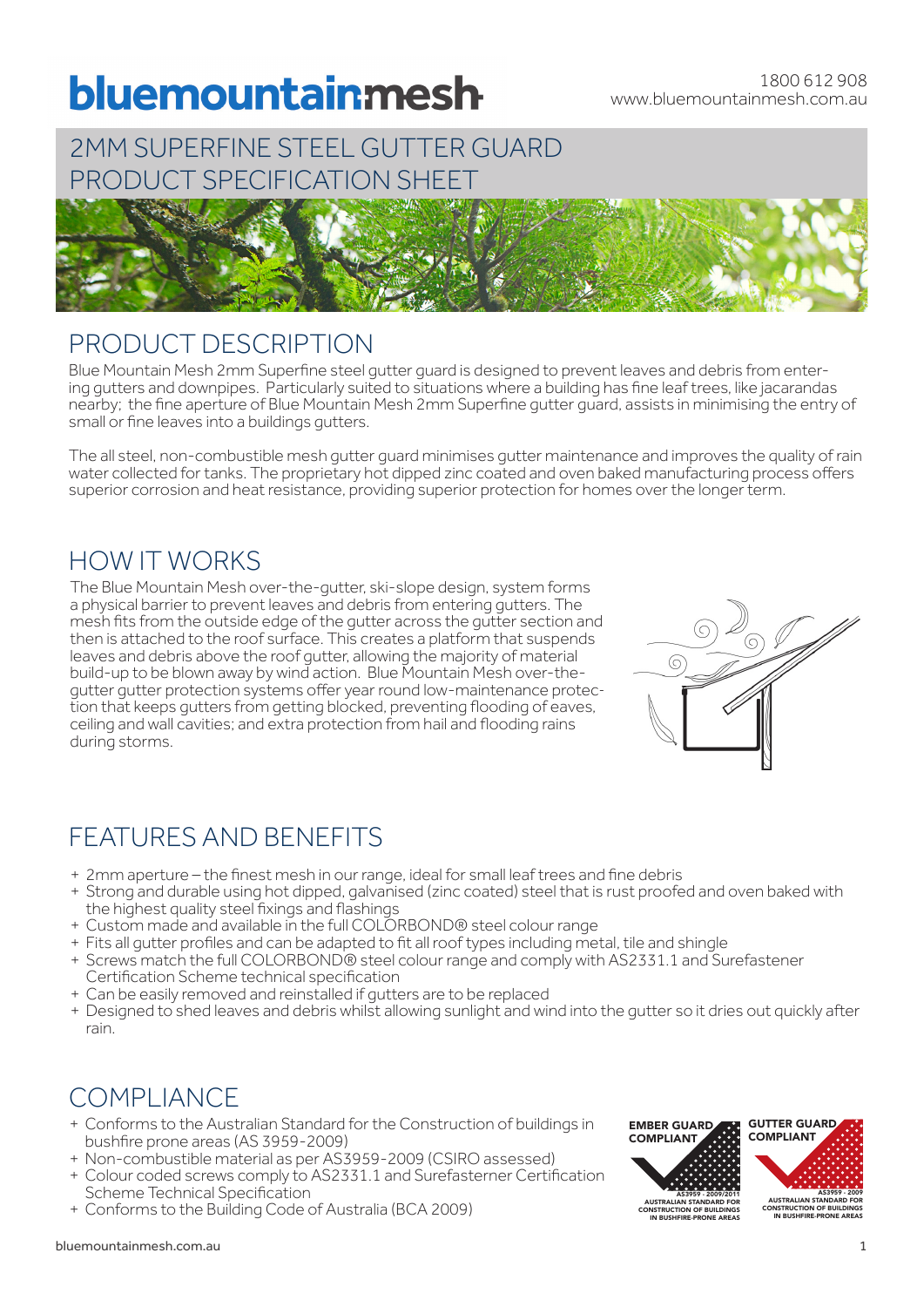# bluemountainmesh

# 2MM SUPERFINE STEEL GUTTER GUARD

### MESH OPTIONS ROOF TYPES











Bullnose **Example 2018** Longspan® **Monoclay** Monoclad®



762 mm cov



Decramastic Spandeck® Spandeck® Klip-lok®



### ROLLS OR SHEETS

Blue Mountain Mesh 2mm Steel Superfine gutter guard can be purchased in rolls of up to 30 metres, or sheets in 915m lengths.\* Mesh is cut by the metre, please order in metres.

#### ROLLS

**COLOURS** 

- + Easier to roll out along the gutter
- + Recommended installation for all roof types, except Trimdek
- + Custom made to your measurements

Maximum roll length : 30mm Maximum roll width : 915mm

#### **SHEETS**

- + Recommended for Trimdek as it comes in pre-notched sheets, so it's a much faster installation method
- + You're only installing one section at a time, but sheets need to be stitched together
- + Custom made to your measurements

#### Length per sheet : 915mm\* Maximum sheet width : 600mm



colour range. However, it is also available in practically any colour you desire on request.

COLORBOND® and ZINCALUME® are registered trademarks of BlueScope Steel Limited.

#### bluemountainmesh.com.au 2